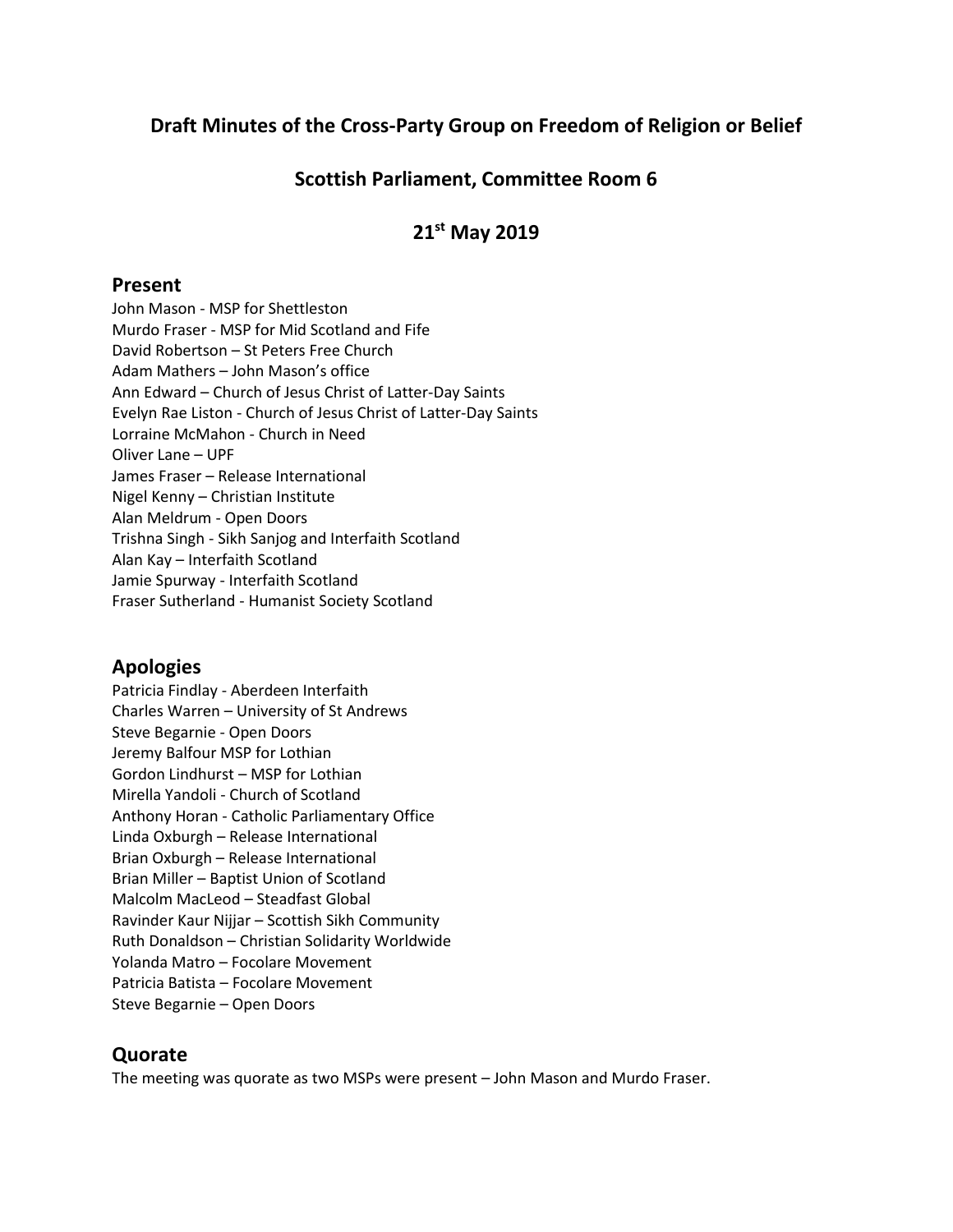### **Welcome**

John Mason MSP welcomed everyone to the meeting and outlined the structure of the evening. The minutes from the previous meeting were approved, with minor changes.

## **General meeting – presentation from David Robertson**

David Robertson thanked the group for permitting him to speak at the meeting as it will be his last opportunity before emigrating to Australia. The presentation began by stating that religious freedom is the bedrock of all other freedoms. However, religious freedom is not the freedom to do whatever a person wants. Religious freedom must be for all. For example, David stated, that he was in full support of Syrian refugees being allowed to have mosques in the areas of Scotland where they are housed. David also stated that we also must include freedom from religion. He stated that in his opinion it is not the state's right to enforce any faith. However, he did feel that there is a general threat to religion in Scotland.

Mr. Robertson was clear that he did not think that the threat amounted to persecution, but he stated there definitely was religious discrimination. He spoke of rising antisemitism and also of his absolute commitment to anyone, including his own children, having the right to change their faith or have no faith – if that was their belief.

However, he did state that in his opinion there is a creeping discrimination that affects many people. He sighted that one of the reasons he does not film in his church services is because people feel that their jobs would be at risk. He was uncertain if this was a valid fear or not but nonetheless the perception is that being seen to be religious puts one's job under threat. David stated that recently he was described in a tweet as 'having a belief system which is contrary to the law in Scotland, no one is above the law'. He stated that it is very worrying that people think that the law can have jurisdiction over thought and belief.

He stated that in a debate with Patrick Harvie and others around same sex marriage it became clear that some politicians feel afraid to put their views forward because of the hostility they would receive. He said he was personally approached by MSPs who said they would be afraid to state what they actually believed.

He stated that some people would object to him being given a platform to speak saying 'your views are so obnoxious that they shouldn't be allowed to be spoken here'. But, he stated, we must have freedom of speech in reality, as well as in theory and that all political parties should give assurance that all faiths can be practised without discrimination.

Mr. Robertson stated that social media has become the  $21<sup>st</sup>$  century version of a mob. He said he could report some of the hostility he experiences to the police, but he believes that their definition of hate speech doesn't include him.

David shared the following; *'I expect to someday go to jail for what I preach and believe*. *I was told by the producer of BBC's 'Thought for the Day' that I cannot say 'British Christian values' because it might offend some. That level of monitoring thought is an attack on religious freedom'.* 

John Mason welcomed the thought-provoking nature of the presentation and invited feedback.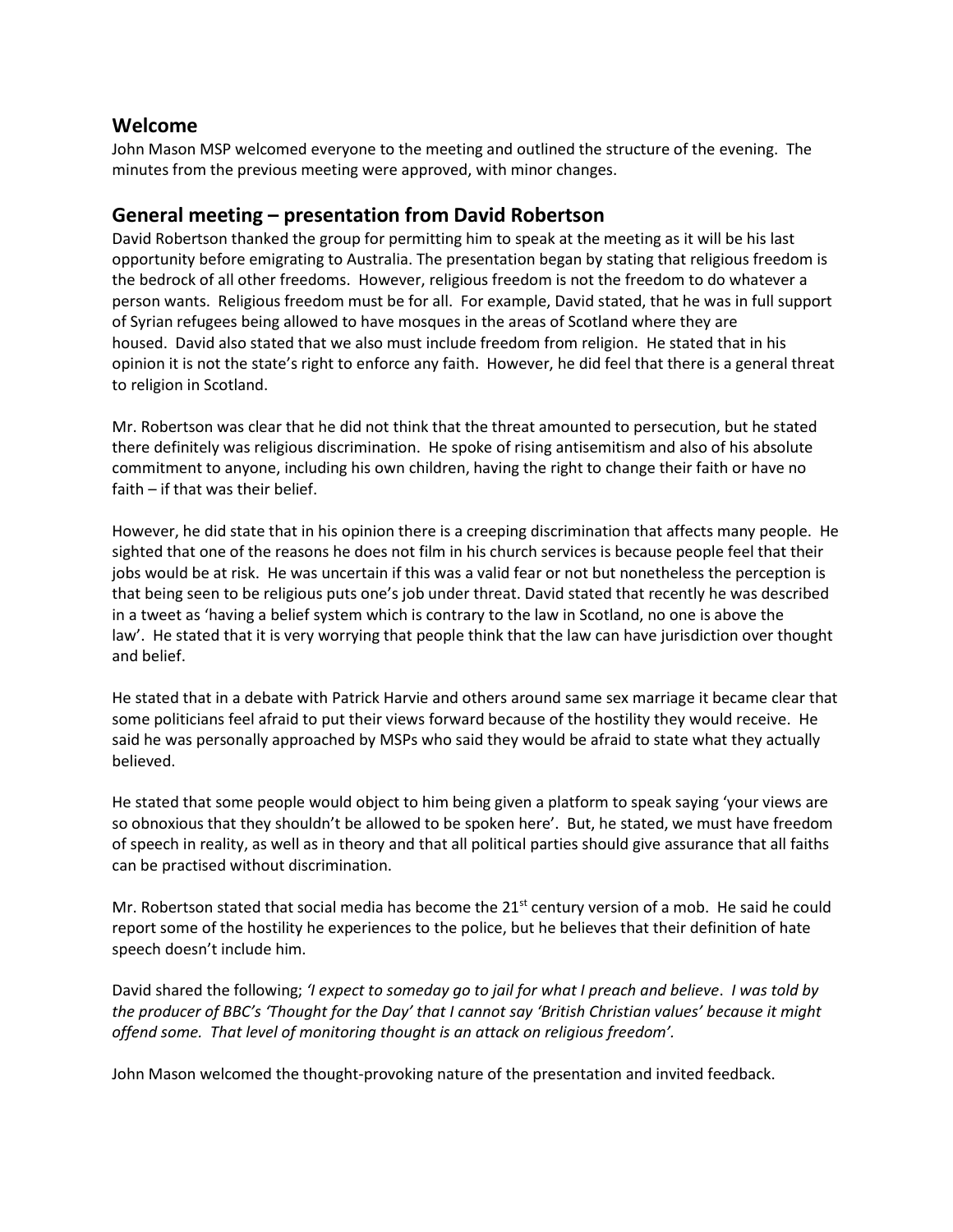### **Brief dialogue and discussion with the presenter**

**Fraser Sutherland** was invited to make the first response, and initially commented that there was not a great deal that he disagreed with. He commented that Humanists are currently banned from taking part in 'Thought for the Day', so the BBC, in his opinion, are not providing a balanced perspective. In relation to David's concerns with Ofsted, he cited examples where the organisation's powers are being well used to protect children. In relation to David's point about politicians being unable to criticise same sex marriage, Fraser advised that those who agree with the Humanist position on assisted dying told us that they received a great deal of pressure and what they said in private was not then reflected in the public vote. It was noted that politicians will have people disagree with them, and sometimes in very strong terms and that this is all part of a democracy. He noted that David had not provided many examples of the British state restricting religious freedom.

**Murdo Fraser** posed the question: *Should a Christian evangelist be allowed to tell those going into a Mosque that they are going to hell*? David responded that such behaviour would not be allowed because it is a breach of the peace. The limits must be contextual. David Robertson stated that he would tend to allow the most offensive things to be said but to some extent it must be contextual and within limits. The classic example is that you cannot shout 'fire' in a crowded theatre. He felt that identity politics just now are such that people will say you cannot say anything against my identity because it is like hitting me, but he believed that this was not true.

**David Robertson** stated that Humanists should be able to participate in 'Thought for the Day'. In relation to the state he commented what the government is trying to do is the privatisation of religion. He believes that the state thinks it is neutral but he doesn't think that the state is ever neutral. The idea is that the default belief is secular humanism. David Robertson believes in the charter of the UN which says that parents should have the right to choose the religious upbringing of children. He has real concern that we are moving far away from this.

**Andrew Lane** – how do you feel about the supposed impartiality of the media in this area? David replied to say that he does not think the media are impartial. They do have a duty to provide balance and to distinguish facts from opinion. David Robertson stated: ' *I don't think any religion has the right to say I deserve to be treated with respect and you can't say anything negative about me'. I think people should be able to criticise religion. Usually truth will out*'.

**Maureen Sier** – Maureen stated that she had concern around the emotional impact it would have on young people and indeed on LGBTQI adults to state that their sexual orientation is against nature. She asked David Robertson to consider his response if one of his own children came out as gay, what would his response be? She stated that in any society there are percentages of the population that are gay or trans. She asked where is the boundary of freedom of speech when the 'speech' has a real impact on the emotional health and well-being of a fellow human being receiving the 'speech'? She stated that the suicide rate is high for LGBT people.

**David Robertson** agreed that the suicide issue is interesting but people often think there is a causal relationship between their sexuality or gender identity and suicide. He relayed an example of a lesbian woman who wrote to him saying that she had for some time thought that she was male but ultimately recognised that she was not. It is how we respond to the emotional impact. Language is important, sometimes you can say one thing but people hear another. I have to be careful about not denouncing